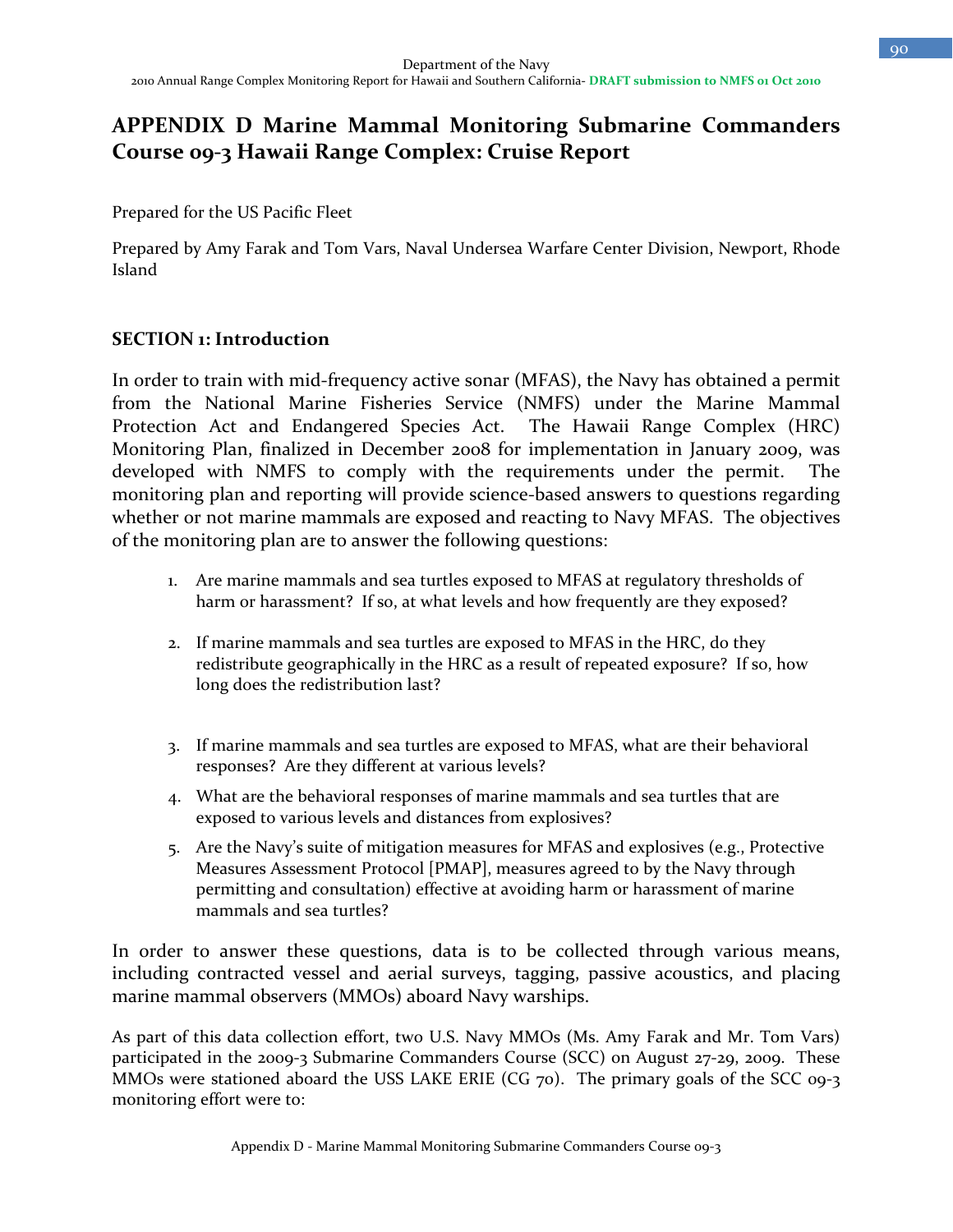2010 Annual Range Complex Monitoring Report for Hawaii and Southern California**- DRAFT submission to NMFS 01 Oct 2010**

- 1. Coordinate transit to the Pacific Missile Range Facility (PMRF) to allow LAKE ERIE and the survey aircraft opportunity to test communications and to familiarize the ship to the survey aircraft transect profiles;
- 2. Collect data on marine mammals observed during operations;
	- a. Are marine mammals and sea turtles exposed to MFAS
	- b. If so, at what levels
	- c. Did exposed marine mammals/sea turtles show a behavioral response; and
- 3. Achieve close coordination between the contracted aerial survey team, Navy aircraft on the range, range control, and the MMO team aboard LAKE ERIE to facilitate maximizing survey time and project safety.

A secondary goal for the SCC 09-3 was to familiarize the MMOs with at-sea Navy operations and to gather information to facilitate future MMO opportunities. The results of this secondary goal are captured as "lessons learned" in Section 0.

#### **SECTION 2: SCC 09-3 Description**

SCC Ops are a requirement to provide the necessary training to prospective submarine commanders in rigorous and realistic scenarios involving undersea warfare.

Participants in SCC 09-3 included USS LAKE ERIE (CG 70), USS REUBEN JAMES (FFG 57), maritime patrol aircraft (fixed-wing patrol squadron), HSL-37 (helicopter antisubmarine squadron), submarines, and range control for subsurface, surface, and air.

#### **SECTION 3: Methods**

#### **Shipboard Marine Mammal Monitoring**

On the morning of 24 August, the MMOs, Commander Pacific Fleet Environmental representative, survey aircraft pilot, and aerial principle investigator participated in the pre-sail brief for all vessel and aircraft participants in the SCC 09-3 exercise. The original intent was for the MMOs to be stationed on the USS CHUNG-HOON (DDG 93). However, it was announced at the pre-sail that the CHUNG-HOON may not be participating due to an unspecified casualty to the ship, and the MMOs were subsequently transferred to the LAKE ERIE. During the pre-sail, the details regarding airspace concerns were finalized, as discussed in Section 0. Typically, the purpose and function of the MMOs are briefed at the pre-sail and/or to the ship on which the MMOs embark. There was not an opportunity to present this information at the pre-sail nor did the commanding officer of the LAKE ERIE request a briefing.

MMO surveys were conducted on a not-to-interfere basis, which means that the MMOs would not replace required Navy lookouts, would not dictate operational requirements/maneuvers, and would remove themselves from the bridge wing if necessary for the LAKE ERIE to accomplish its mission objectives. The only exception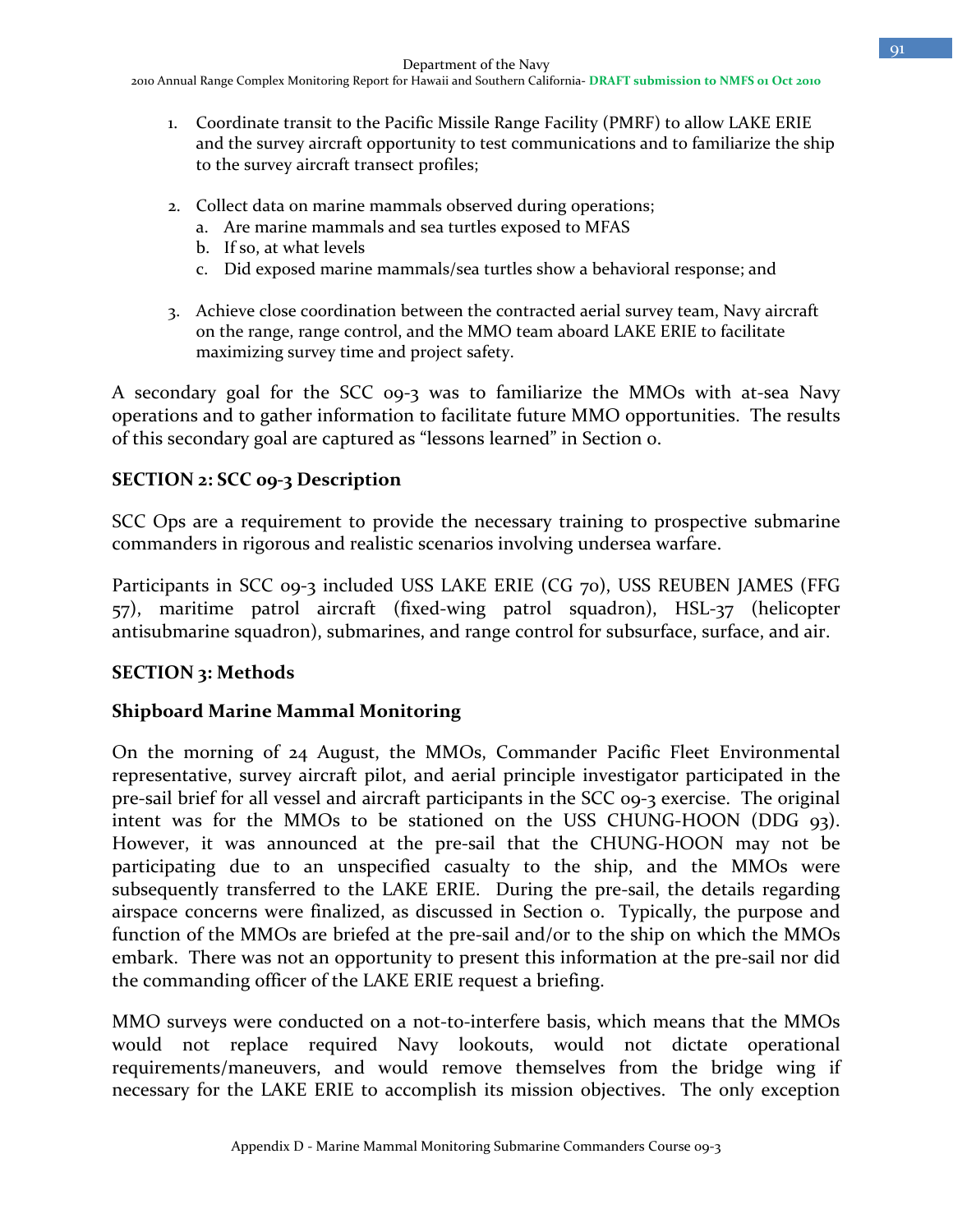would be if a marine mammal was sighted by the MMO within the shut-down zone during MFAS (200 yards [yds]) and was not sighted by the lookout. In this case the MMO would report the sighting to the lookout for appropriate reporting and action.

The MMO survey was conducted on the bridge wing of the LAKE ERIE (62 feet [ft] above water's surface), with one MMO on each wing. During on-effort surveys, the MMOs used the naked eye and 7X50 magnification binoculars to scan the area from dead ahead to just abaft of the beam. In searching this area, the MMOs started at the forward part of the sector and searched aft. Binoculars were held so that the horizon was in the top third of the field of view. The field of view was scanned from the horizon towards the ship. Once the field of view was scanned, the binoculars were repositioned and the field of view was scanned again (Figure 1). Once the scan with the binoculars was completed, the eyes were rested for a few seconds and the entire sector was scanned with the naked eye.



**Figure 1. MMO Surface Searching Procedure** 

If an animal was visually detected, the MMO would collect information on twenty-three sighting, environmental, and sonar parameters (Table 5). Photographs would be taken using a Canon EOS 20D digital camera with a 100 – 400 mm zoom lens.

In addition to collecting data on each sighting, the MMOs would alert the survey aircraft, via a hand-held avionics very high frequency (VHF) radio (Section 0), of the location(s) of the animal(s) so that the aircraft could conduct a focal follow of the animal. If the aircraft was currently in a focal follow and another sighting was made, the aircraft would wait until the first focal follow was complete before heading to the second sighting. MMOs were not to inform the survey aircraft of the ships operations, particularly if MFAS was in use, so as to not bias any behavioral observations made by the survey aircraft.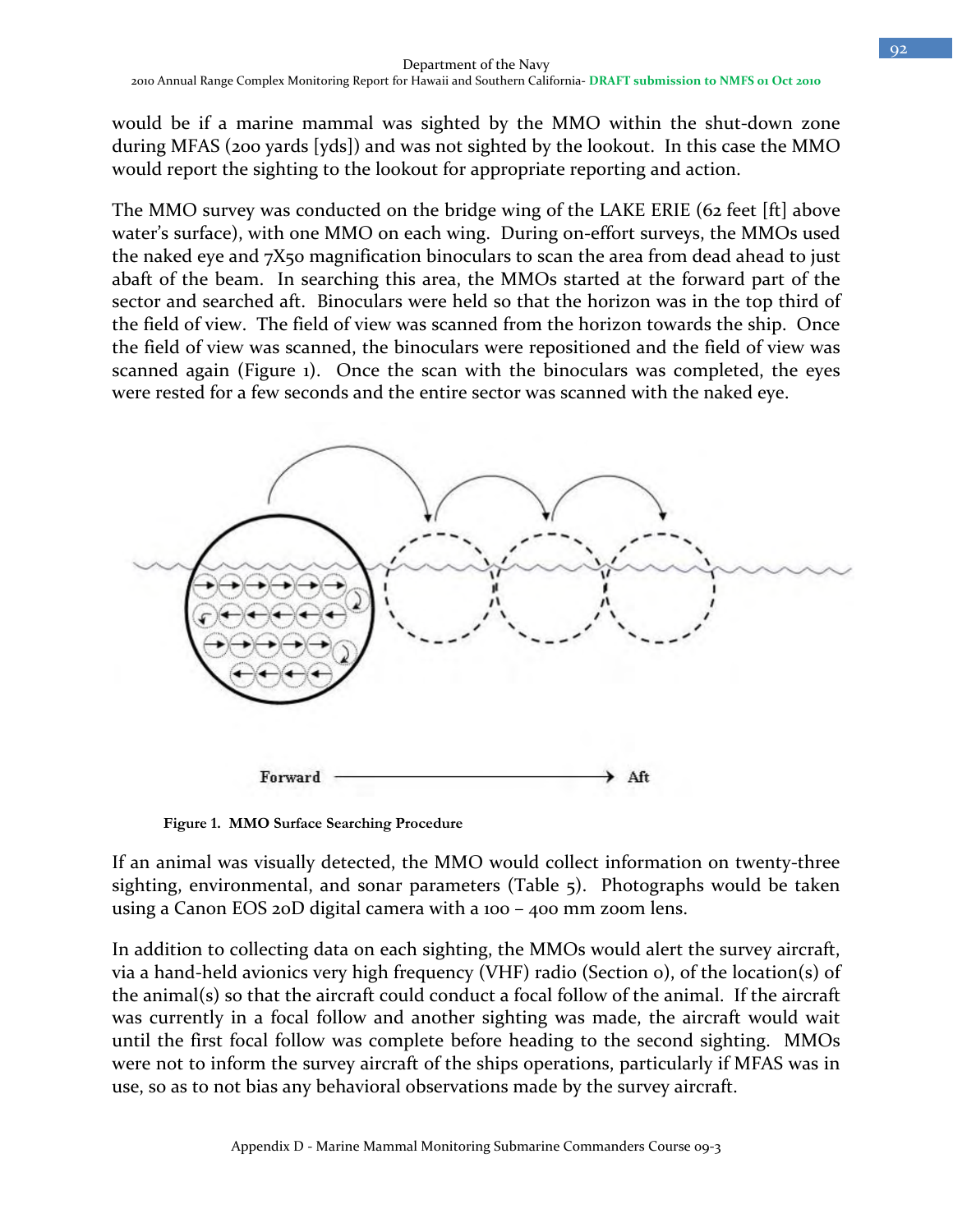A GARMIN GPSmap 276C geographic positioning system (GPS) was used to track LAKE ERIE locations during transits. The GPS unit allowed the MMOs to obtain positional reports without needing to enter the wheel house on the bridge. Additionally, ship track lines were able to be plotted for the times when the MMOs were on watch.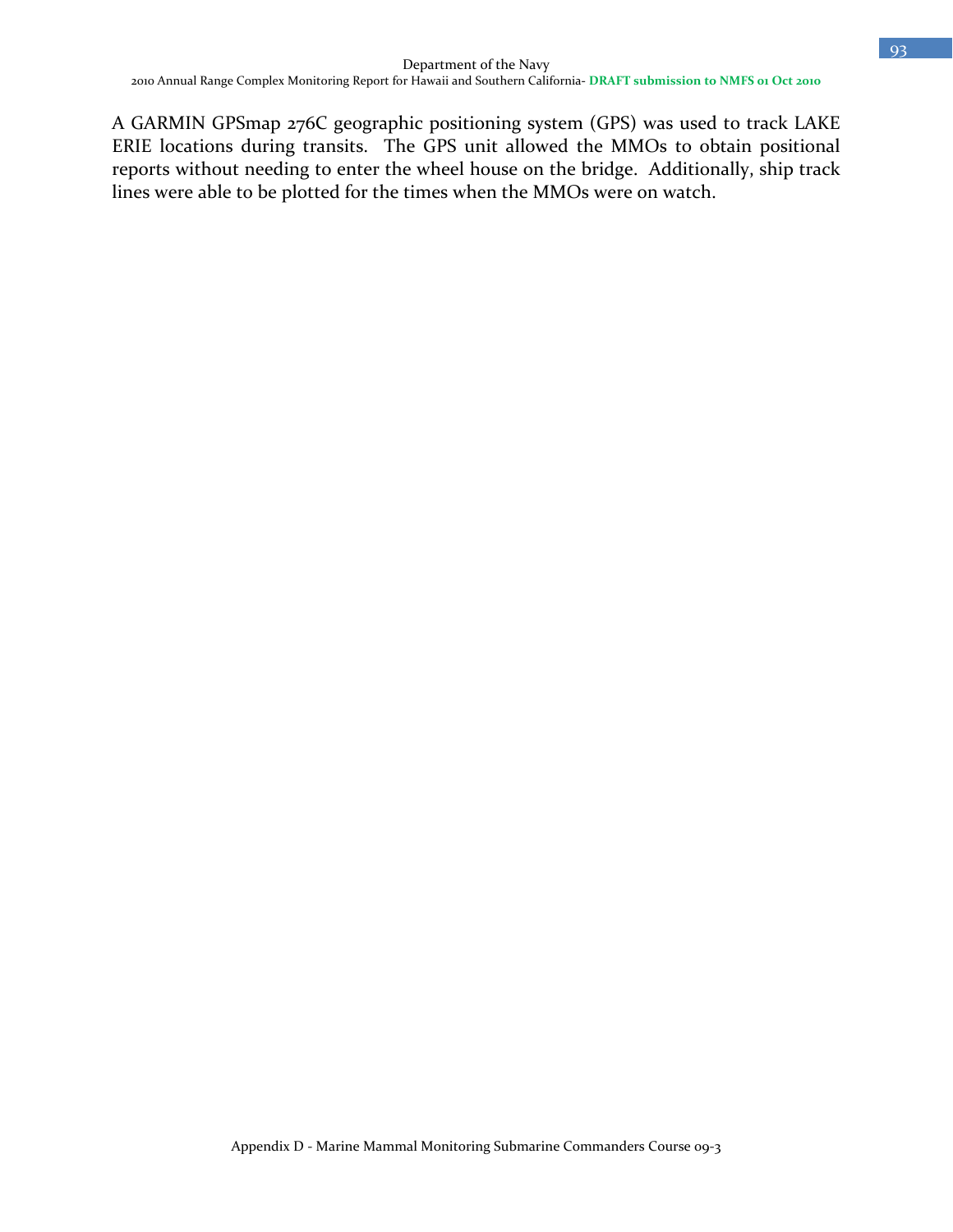| <b>Data Category</b>         | Description                                                                                                                                         |  |  |  |  |
|------------------------------|-----------------------------------------------------------------------------------------------------------------------------------------------------|--|--|--|--|
| <b>Sightings Information</b> |                                                                                                                                                     |  |  |  |  |
| Effort (on/off)              | On effort means actively searching for marine mammals; time spent off<br>effort could result from vacating the bridge wing for operational reasons. |  |  |  |  |
| Date                         | Format in mm/dd/yy.                                                                                                                                 |  |  |  |  |
| Time                         | Time provided in Hawaii Standard Time (HST).                                                                                                        |  |  |  |  |
| Location                     | This is the location of the LAKE ERIE at the time of the sighting, provided<br>by monitors on the bridge.                                           |  |  |  |  |
| <b>Detection Sensor</b>      | Either visual or aural (if detected passively by the sonar technician) and<br>which MMO observed the animal.                                        |  |  |  |  |
| Species/Group                | Determined by the MMO.                                                                                                                              |  |  |  |  |
| <b>Group Size</b>            | <b>Estimated by the MMO.</b>                                                                                                                        |  |  |  |  |
| # Calves                     | <b>Estimated by the MMO.</b>                                                                                                                        |  |  |  |  |
| Bearing (true)               | <b>Estimated by the MMO.</b>                                                                                                                        |  |  |  |  |
| Distance (yds)               | Estimated by the MMO; reticled binoculars or other measurement<br>devices not available.                                                            |  |  |  |  |
| Length of contact            | <b>Estimated by the MMO.</b>                                                                                                                        |  |  |  |  |
|                              | <b>Environmental Information</b>                                                                                                                    |  |  |  |  |
| Wave height (ft)             | <b>Estimated by the MMO.</b>                                                                                                                        |  |  |  |  |
| Visibility                   | <b>Estimated by the MMO.</b>                                                                                                                        |  |  |  |  |
| <b>BSS</b>                   | <b>Estimated by the MMO.</b>                                                                                                                        |  |  |  |  |
| Swell direction (true)       | <b>Estimated by the MMO.</b>                                                                                                                        |  |  |  |  |
| Wind direction (true)        | <b>Estimated by the MMO.</b>                                                                                                                        |  |  |  |  |
| Wind speed (kts)             | Provided by monitors on the bridge.                                                                                                                 |  |  |  |  |
| % glare                      | <b>Estimated by the MMO.</b>                                                                                                                        |  |  |  |  |
| % cloud cover                | <b>Estimated by the MMO.</b>                                                                                                                        |  |  |  |  |
|                              | <b>Operational Information</b>                                                                                                                      |  |  |  |  |
| Active sonar in use?         | Specifically refers to MFAS.                                                                                                                        |  |  |  |  |
| Direction of ship travel     | Provided by monitors on the bridge.                                                                                                                 |  |  |  |  |

**Table 5. Shipboard MMO Data Category Descriptions**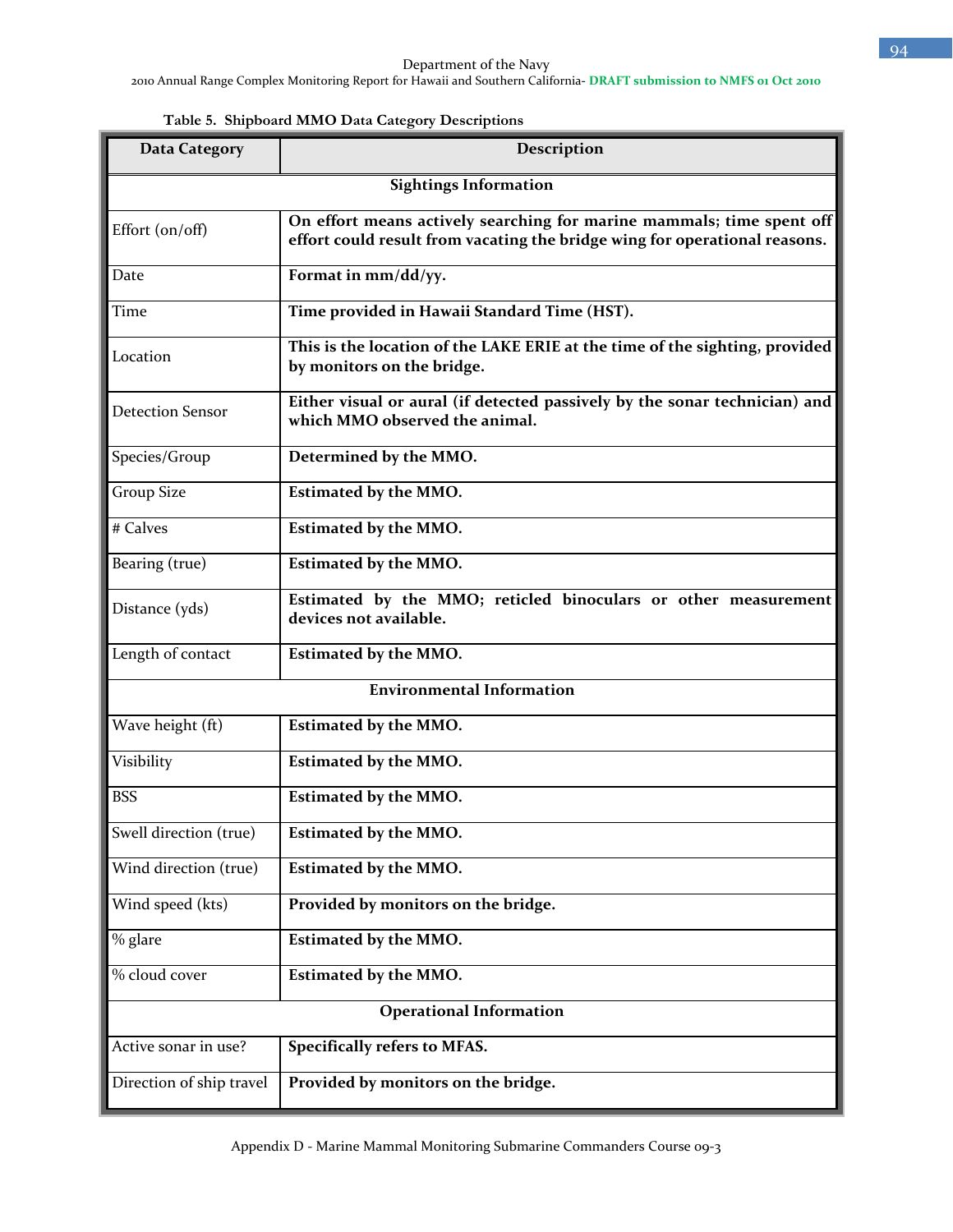| Animal motion             | <b>Estimated by the MMO.</b>                                                                                              |
|---------------------------|---------------------------------------------------------------------------------------------------------------------------|
|                           | Individual behaviors: breach, porpoise, spin, bowride, feeding, head slap,<br>social, tail slap, pectoral fin slap, other |
| <b>Behavior</b>           | Whale behaviors: blow, no blow rise, fluke up, peduncle arch,<br>unidentified large splash                                |
|                           | Group behaviors: rest, mill, travel, surface active travel, surface active<br>mill                                        |
| Mitigation<br>implemented | If MFAS in use, the measures implemented, if any, but the LAKE ERIE.                                                      |
| <b>Comments</b>           | Other comments as necessary.                                                                                              |

#### **Aerial Marine Mammal Monitoring**

Aerial surveys were conducted during SCC 09-3. The survey was undertaken from a twinengine, fixed-wing Beech Aero Commander. The primary goals of the aerial monitoring were to locate and identify marine mammals and sea turtles during the training exercise, and to monitor and report observations of their behavior. This included monitoring for any potentially injured or harmed marine mammals and sea turtles and any unusual behavior or changes in behavior, distribution, numbers, and species associations of animals observed during the training exercise.

The SCC 09-3 exercise involved multiple large naval vessels, submarines, and both fixedwing (P-3) and rotary-wing (helicopters) aircraft. Thus, coordination of airspace use was paramount to the safety of all aircraft involved. In general, the airspace was divided into altitude strata, such that the helicopters would remain below 500 ft, the survey aircraft would remain between 800 - 1500 ft, and the P-3 aircraft would remain above 3000 ft. However, when the P-3 aircraft was required to fly at lower altitudes to satisfy mission requirements, the P-3, survey aircraft, and range control would coordinate to ensure each aircraft could safely maneuver to the other stratum. Each morning, the survey aircraft would communicate with range control to determine the location of the LAKE ERIE and to verify the altitude in which they would enter the range. Radio communication between the aircraft and MMOs was also established and verified.

The schedule of events for the survey aircraft was to conduct lawn-mower track surveys on the day before and after the exercise to obtain animal presence and distribution data. During the SCC (27-29 August), the survey aircraft flew elliptical, "race-track" shaped patterns in front of the LAKE ERIE. The goal of this flight pattern is to visually cover an area extending from the shutdown zone 1500 yds in front of the ship out to 3000 yds and ~2 nautical miles (nm) wide. The pilot manually flew this pattern and frequently had to adjust the pattern due to non-systematic and unpredictable changes in speed and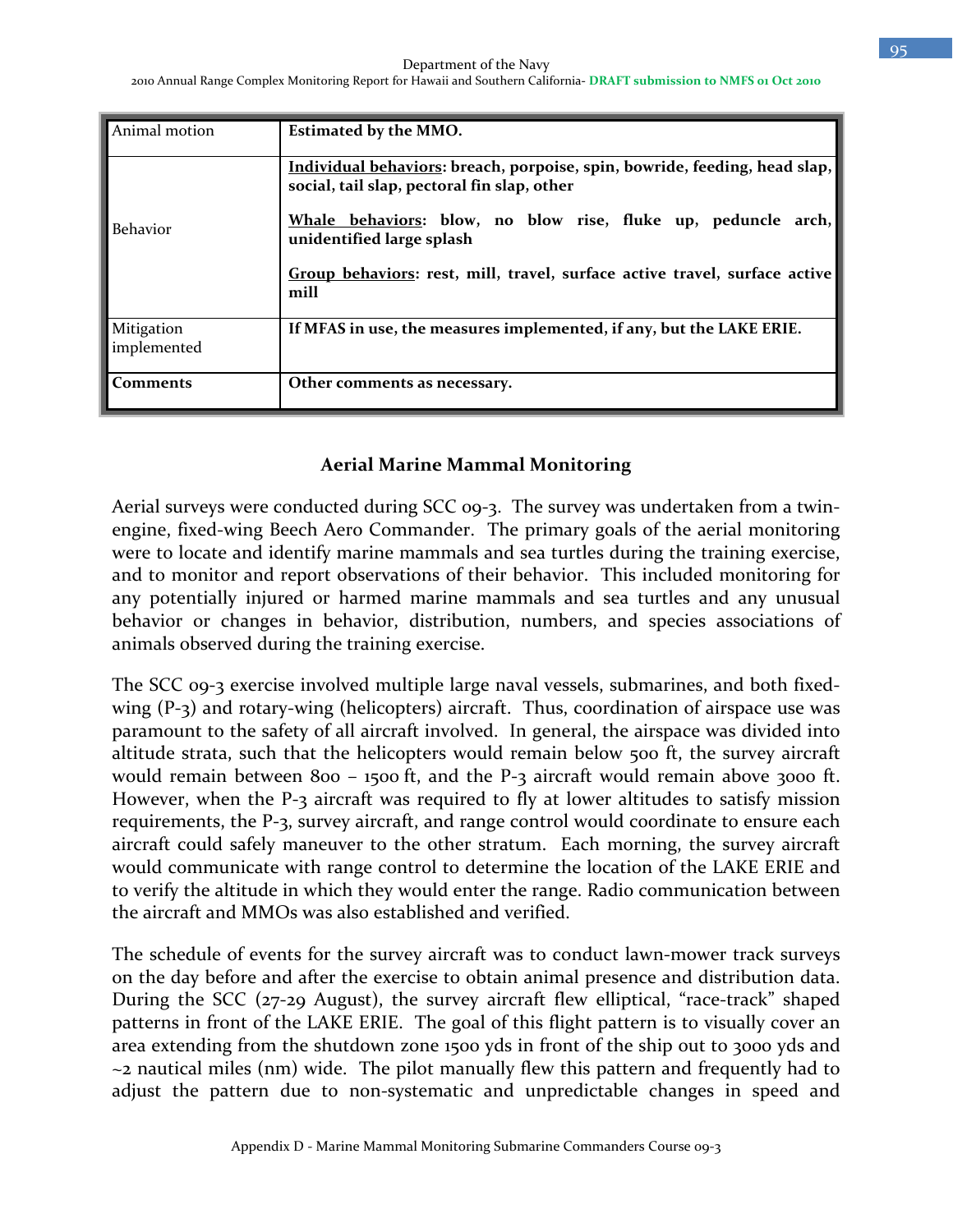headings of the LAKE ERIE as it conducted training exercises. This mode was to be maintained until a marine mammal/sea turtle sighting was made either by the aircraft or the shipboard MMOs, or until there was a potential conflict with naval airspace. In the event of a marine mammal/sea turtle sighting, the aircraft would cease the flight search pattern and begin circling the animal(s) sighted and initiate focal follow behavior mode.

In addition to this Navy cruise report focusing on ship-board activities, the aerial survey contractor (Dr. Joseph Mobley, University of Hawaii) will provide a comprehensive scientific report detailing their methods, observations, and recommendations.

#### **Communications**

Communication between LAKE ERIE officers and MMOs was accomplished during meals in the wardroom, evening operational briefs, and on the ship's bridge as required.

Communication between the MMOs and survey aircraft was conducted using hand-held avionics VHF radios.

#### **Schedule of Events**

LAKE ERIE departed Pearl Harbor, Hawaii, on 26 August at 1245 Hawaii Standard Time (HST). SCC 09-3 operations commenced on 27 August at 0800 and were suspended at 0400 on 30 August, with intermittent periods of no MFAS use. MMOs transferred, via rigid hull inflatable boat, to the USS REUBEN JAMES for return to Pearl Harbor on 31 August 2009. A detailed schedule of events is provided below in Table 6.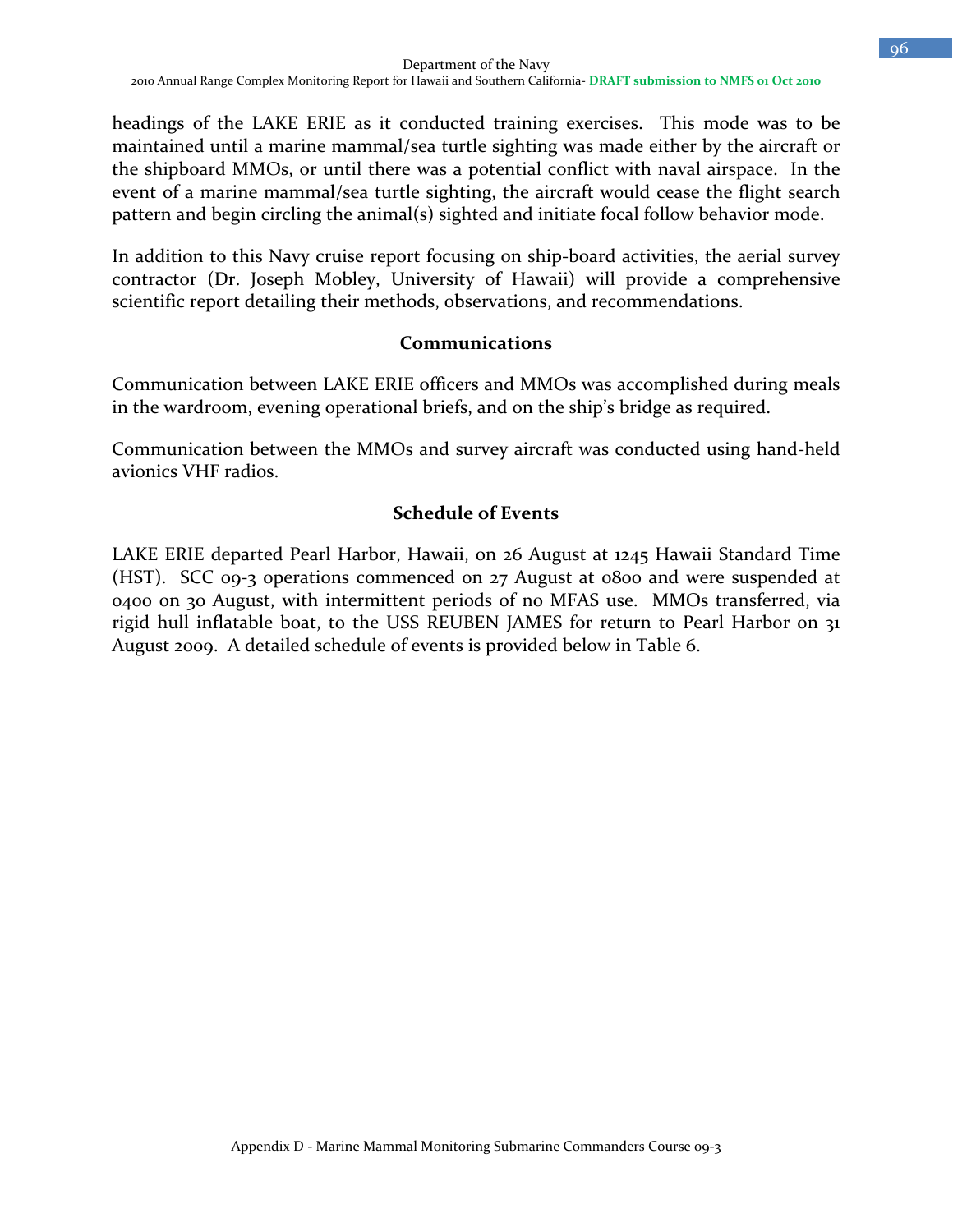#### Department of the Navy 2010 Annual Range Complex Monitoring Report for Hawaii and Southern California**- DRAFT submission to NMFS 01 Oct 2010**

**Table 6. Schedule of Events** 

| 27 August   |                                     |             | 29 August                                |  |  |
|-------------|-------------------------------------|-------------|------------------------------------------|--|--|
| <b>Time</b> | <b>Notes</b>                        | <b>Time</b> | <b>Notes</b>                             |  |  |
| 0800        | MMOs on effort                      | 0730        | MMOs and survey aircraft on effort       |  |  |
| 0940        | Survey aircraft on effort           | 1031        | Survey aircraft off effort               |  |  |
| <b>1110</b> | MFAS commence                       | 1058        | <b>MFAS</b> commence                     |  |  |
| 1130        | MFAS stop                           | 1111        | MMOs off effort                          |  |  |
| 1137        | MMO (Vars) off effort               | 1113        | MFAS stop                                |  |  |
| 1155        | MMO (Vars) on effort                | 1225        | MMOs on effort                           |  |  |
| 1158        | MMO (Farak) off effort              | 1251        | Survey aircraft on effort                |  |  |
| 1218        | MMO (Farak) on effort               | 1400        | Survey aircraft off effort               |  |  |
| 1230        | MMOs and survey aircraft off effort | 1415        | MMO (Vars) off effort                    |  |  |
| 1400        | MMO (Farak) on effort               | 1430        | MMO (Vars) on effort                     |  |  |
| 1404        | Survey aircraft on effort           | 1538        | MFAS commence (do not have stop<br>time) |  |  |
| 1410        | MMO (Vars) on effort                | 1630        | MMOs off effort                          |  |  |
| 1508        | MFAS commence                       |             |                                          |  |  |
| 1520        | MFAS stop                           |             |                                          |  |  |
| 1630        | MMOs and survey aircraft off effort |             |                                          |  |  |

| 28 August |                                     |  |  |
|-----------|-------------------------------------|--|--|
| Time      | <b>Notes</b>                        |  |  |
| 0800      | MMOs on effort                      |  |  |
| 0824      | Survey aircraft on effort           |  |  |
| 0921      | <b>MFAS</b> commence                |  |  |
| 0942      | MFAS stop                           |  |  |
| 1110      | <b>MFAS</b> commence                |  |  |
| 1126      | MFAS stop                           |  |  |
| 1130      | MMOs and survey aircraft off effort |  |  |

| 29 August   |                                          |  |  |  |
|-------------|------------------------------------------|--|--|--|
| <b>Time</b> | <b>Notes</b>                             |  |  |  |
| 0730        | MMOs and survey aircraft on effort       |  |  |  |
| 1031        | Survey aircraft off effort               |  |  |  |
| 1058        | <b>MFAS</b> commence                     |  |  |  |
| 1111        | MMOs off effort                          |  |  |  |
| 1113        | MFAS stop                                |  |  |  |
| 1225        | MMOs on effort                           |  |  |  |
| 1251        | Survey aircraft on effort                |  |  |  |
| 1400        | Survey aircraft off effort               |  |  |  |
| 1415        | MMO (Vars) off effort                    |  |  |  |
| 1430        | MMO (Vars) on effort                     |  |  |  |
| 1538        | MFAS commence (do not have stop<br>time) |  |  |  |
|             |                                          |  |  |  |
| 1630        | MMOs off effort                          |  |  |  |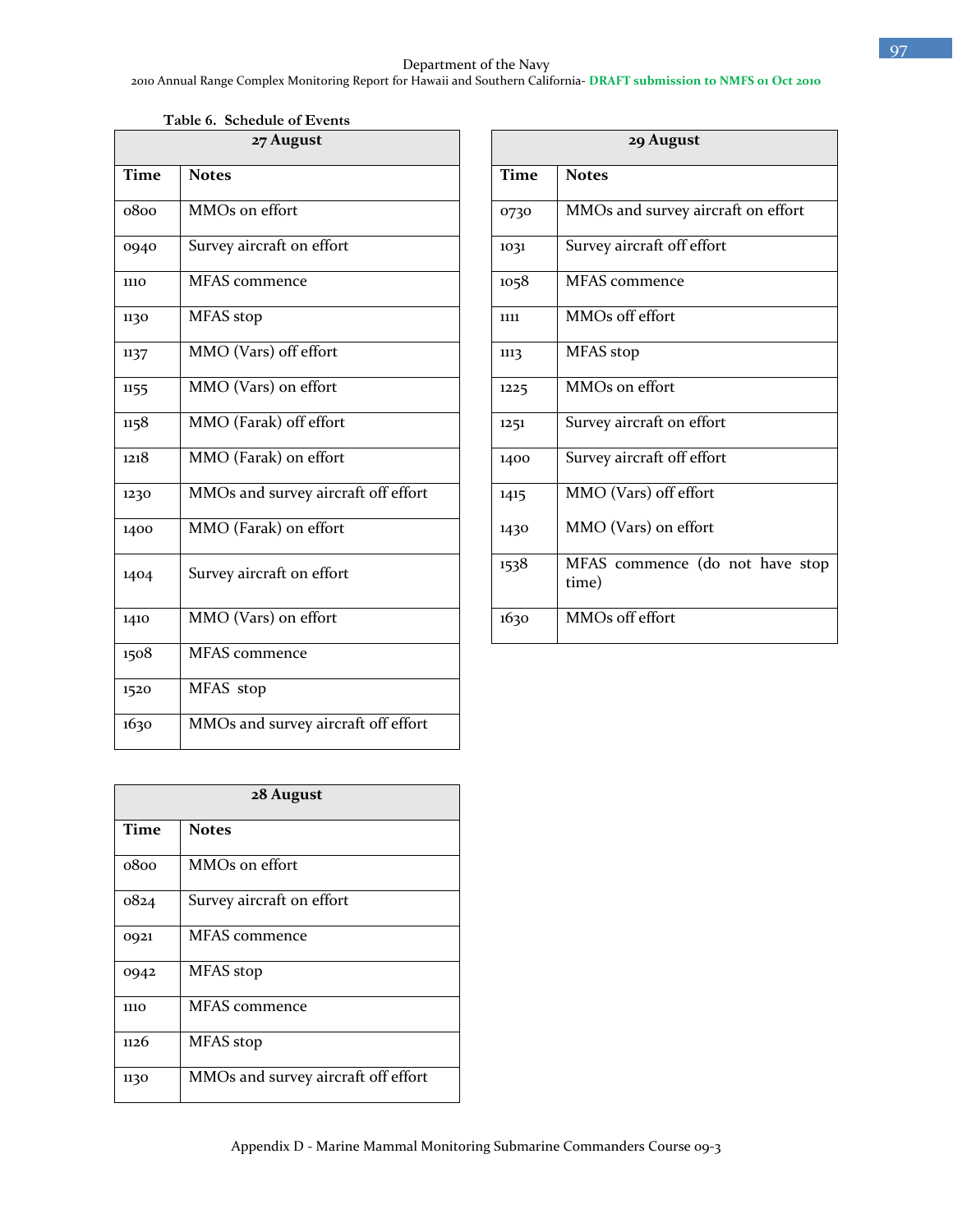| 1300 | MMOs on effort             |
|------|----------------------------|
| 1336 | Survey aircraft on effort  |
| 1447 | MFAS commence              |
| 1456 | Survey aircraft off effort |
| 1527 | MFAS stop                  |
| 1600 | MMOs off effort            |

## **SECTION 4: Results**

## **4.1 Shipboard Marine Mammal Monitoring**

Weather reports, including wind speed, direction, and Beaufort Sea State data, were recorded by the MMOs every half hour when possible (Table 7). The ship track is provided in Figure 2.

No marine mammal and sea turtle were sighted by the MMOs during SCC 09-3. During transit out of Pearl Harbor, two hardshell sea turtles were observed; on the return to port, one dolphin was observed within the harbor. Detailed information on these animals (e.g., location) could not be obtained, as the bridge wings were occupied by the navigational watch, and access to the bridge was not possible and the MMOs could not be on effort at these times.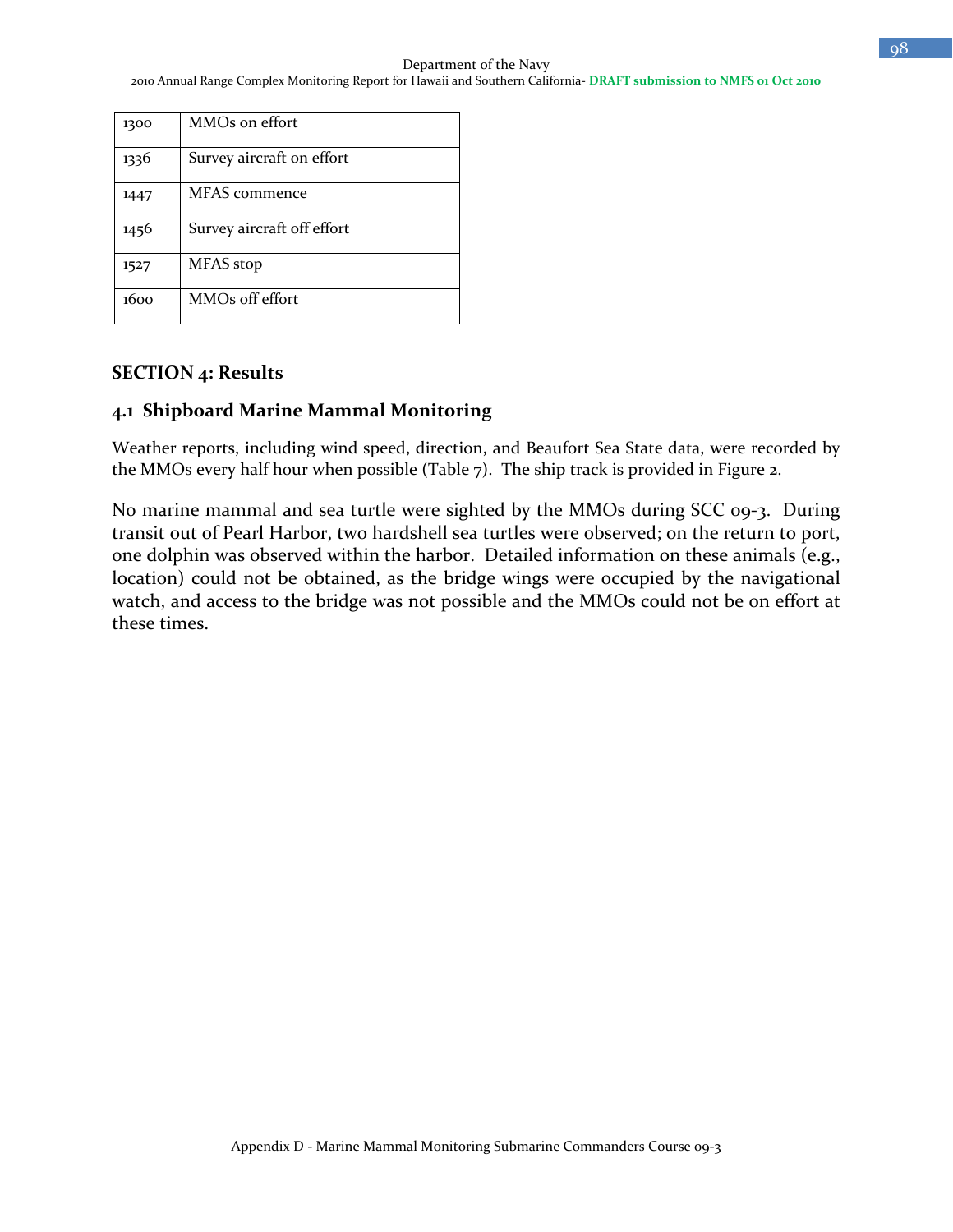#### Department of the Navy

2010 Annual Range Complex Monitoring Report for Hawaii and Southern California**- DRAFT submission to NMFS 01 Oct 2010**

| 27 August |                                    |                                     |  |  |
|-----------|------------------------------------|-------------------------------------|--|--|
| Time      | Wind<br>Direction/<br><b>Speed</b> | <b>Beaufort</b><br><b>Sea State</b> |  |  |
| 0800      | 045°T / 17 kts                     | 3                                   |  |  |
| 0920      | 073°T / 13 kts                     | $\overline{4}$                      |  |  |
| 1000      | $051^{\circ}$ T / 23 kts           | $\overline{4}$                      |  |  |
| 1030      | 072°T / 25 kts                     | 5                                   |  |  |
| 1100      | 052°T / 23 kts                     | 5                                   |  |  |
| 1132      | $081^{\circ}$ T / 24 kts           | 5                                   |  |  |
| 1200      | 064°T / 21 kts                     | 5                                   |  |  |
| 1230      | 069°T / 19 kts                     | 5                                   |  |  |
| 1410      | 075°T / 16 kts                     | $\overline{4}$                      |  |  |
| 1500      | 048°T / 16 kts                     | 3                                   |  |  |
| 1530      | 044°T / 23 kts                     | 3                                   |  |  |
| 1600      | 057°T / 21 kts                     | $\overline{4}$                      |  |  |
| 1630      | 056°T / 25 kts                     | $\overline{4}$                      |  |  |

|  | Table 7. Weather Reports |  |
|--|--------------------------|--|
|--|--------------------------|--|

| 27 August |                                    |                                     | 29 August   |                                    |                                     |
|-----------|------------------------------------|-------------------------------------|-------------|------------------------------------|-------------------------------------|
| Time      | Wind<br>Direction/<br><b>Speed</b> | <b>Beaufort</b><br><b>Sea State</b> | <b>Time</b> | Wind<br>Direction/<br><b>Speed</b> | <b>Beaufort</b><br><b>Sea State</b> |
| 0800      | $045^{\circ}$ T / 17 kts           | $\overline{\mathbf{3}}$             | 0730        | o62°T / 17 kts                     | $\mathbf{2}$                        |
| 0920      | 073°T / 13 kts                     | $\overline{4}$                      | 0830        | 078°T / 20 kts                     | $\overline{\mathbf{3}}$             |
| 1000      | $051^{\circ}T / 23$ kts            | $\overline{4}$                      | 0905        | $073^{\circ}$ T / 20 kts           | $\overline{\mathbf{3}}$             |
| 1030      | 072°T / 25 kts                     | 5                                   | 0930        | 095°T / 22 kts                     | $\overline{\mathbf{3}}$             |
| 1100      | 052°T / 23 kts                     | 5                                   | 1000        | 090°T / 23 kts                     | $\overline{\mathbf{3}}$             |
| 1132      | o81°T / 24 kts                     | 5                                   | 1030        | 084°T / 19 kts                     | $\overline{\mathbf{3}}$             |
| 1200      | 064°T / 21 kts                     | 5                                   | 1100        | 076°T / 21 kts                     | $\overline{\mathbf{3}}$             |
| 1230      | 069°T / 19 kts                     | 5                                   | 1225        | 097°T / 20 kts                     | $\overline{\mathbf{3}}$             |
| 1410      | 075°T / 16 kts                     | $\overline{4}$                      | 1305        | 089°T / 20 kts                     | $\overline{\mathbf{3}}$             |
| 1500      | 048°T / 16 kts                     | 3                                   | 1330        | 077°T / 24 kts                     | $\overline{\mathbf{3}}$             |
| 1530      | 044°T / 23 kts                     | $\overline{\mathbf{3}}$             | 1415        | o89°T / 18 kts                     | $\overline{\mathbf{3}}$             |
| 1600      | 057°T / 21 kts                     | $\overline{4}$                      | 1430        | 079°T / 20 kts                     | $\overline{\mathbf{3}}$             |
| 1630      | 056°T / 25 kts                     | $\overline{4}$                      | 1540        | 075°T / 21 kts                     | $\overline{\mathbf{3}}$             |
|           |                                    |                                     | 1600        | o62°T / 18 kts                     | $\overline{\mathbf{3}}$             |
|           | 28 August                          |                                     | 1630        | 077°T / 17 kts                     | $\overline{\mathbf{3}}$             |
|           |                                    |                                     |             |                                    |                                     |

| 28 August   |                                    |                              |  |  |
|-------------|------------------------------------|------------------------------|--|--|
| <b>Time</b> | Wind<br>Direction/<br><b>Speed</b> | <b>Beaufort</b><br>Sea State |  |  |
| 0800        | $083^{\circ}T/15$ kts              | 2                            |  |  |
| 0830        | $046^{\circ}$ T / 6 kts            | $\mathbf{z}$                 |  |  |
| 0900        | $073^{\circ}$ T / 14 kts           | $\mathbf{z}$                 |  |  |
| 0930        | 090°T / 15 kts                     | $\mathbf{z}$                 |  |  |
| 1000        | o67°T / 14 kts                     | $\mathbf{z}$                 |  |  |
| 1030        | $O75^{\circ}T / 16$ kts            | 3                            |  |  |
| 1100        | $O77^{\circ}$ T / 17 kts           | 3                            |  |  |

Appendix D - Marine Mammal Monitoring Submarine Commanders Course 09-3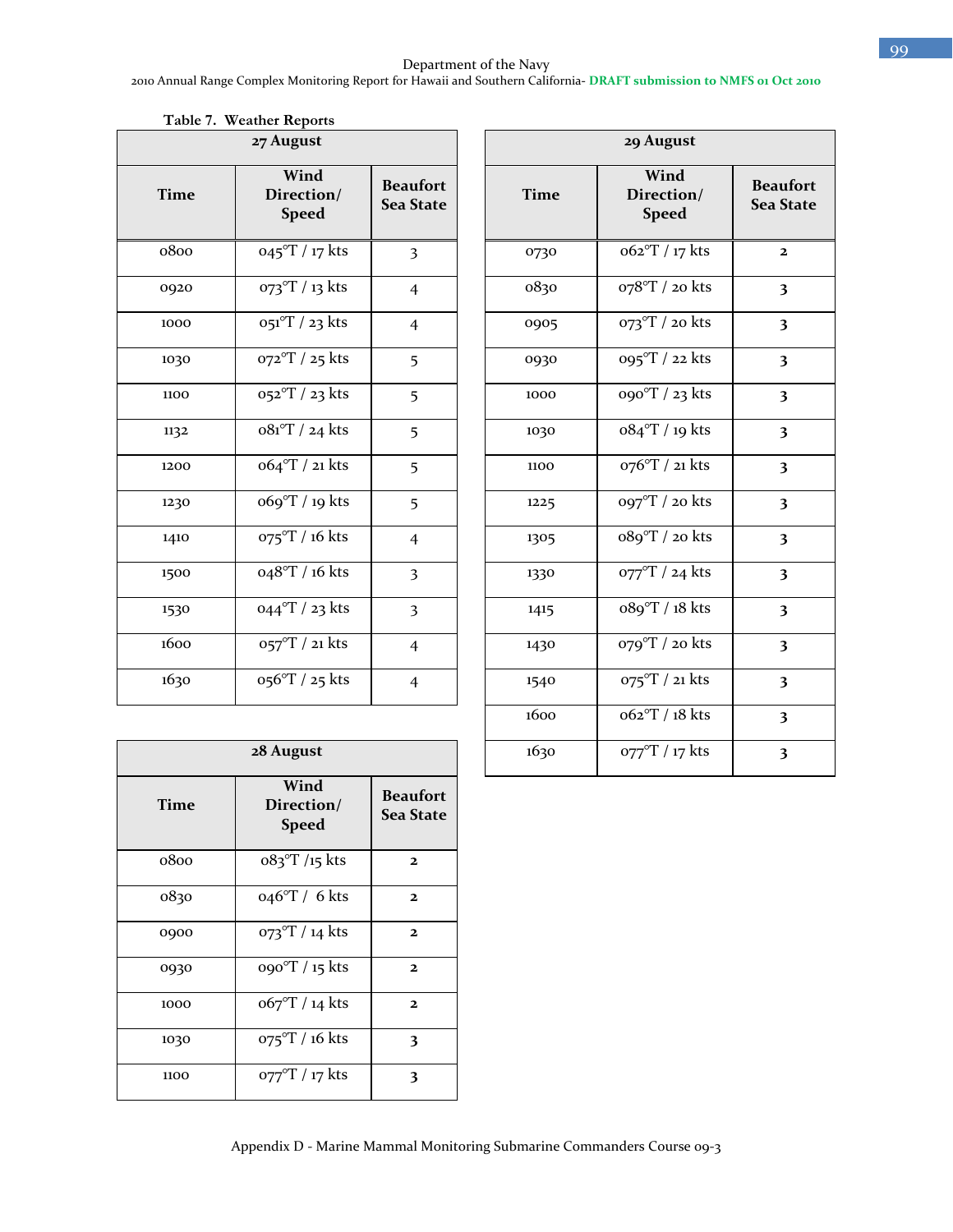Department of the Navy 2010 Annual Range Complex Monitoring Report for Hawaii and Southern California**- DRAFT submission to NMFS 01 Oct 2010**

| 1130 | 058°T / 17 kts           | 3 |
|------|--------------------------|---|
| 1300 | $O71^{\circ}T / 25$ kts  | 4 |
| 1330 | 068°T / 22 kts           | 3 |
| 1400 | $O72^{\circ}T / 19$ kts  | 3 |
| 1430 | $669^{\circ}$ T / 15 kts | 3 |
| 1500 | 068°T / 21 kts           | 3 |
| 1530 | $074^{\circ}$ T / 16 kts | 3 |
| 1600 | $669^{\circ}$ T / 20 kts | 3 |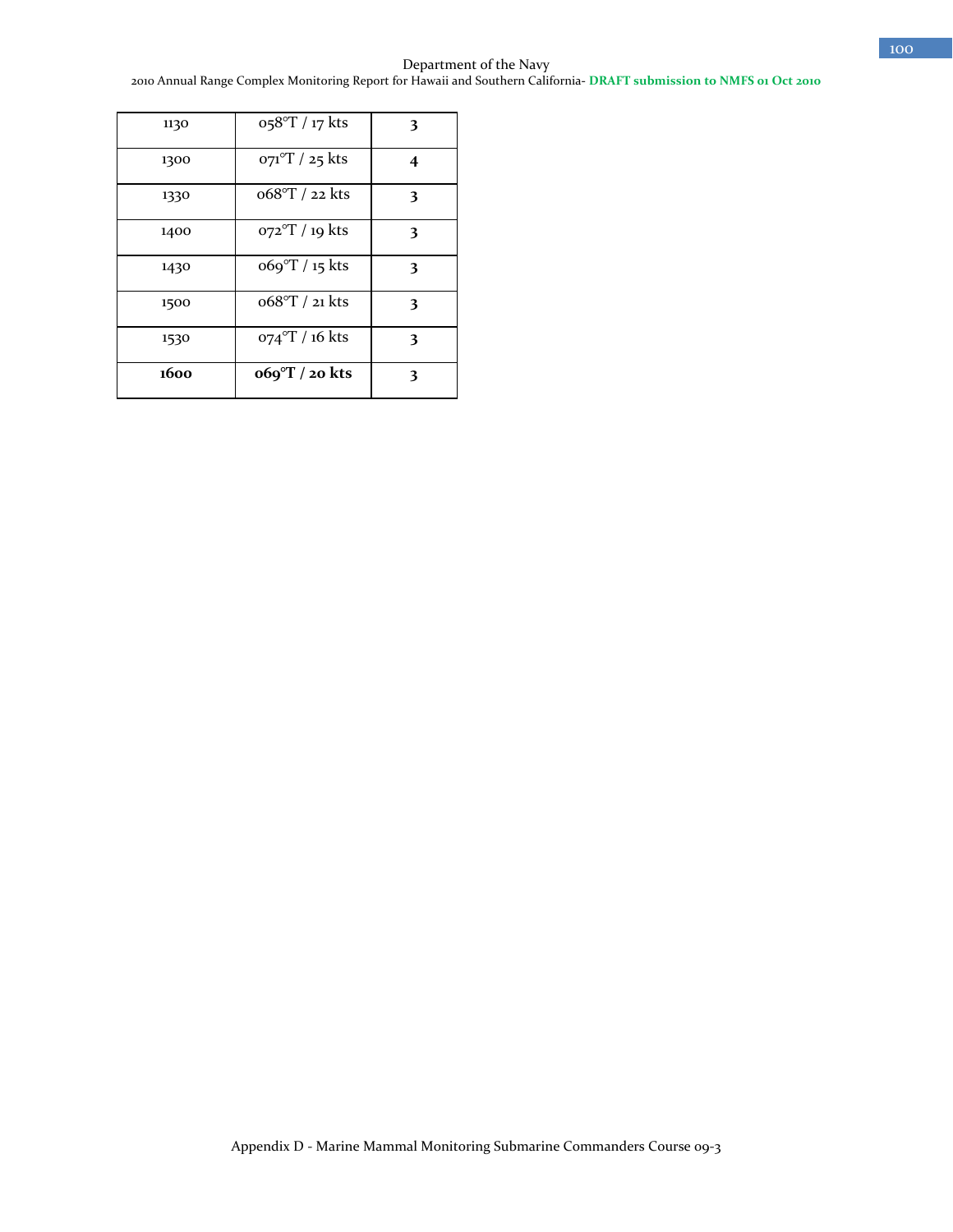Department of the Navy 2010 Annual Range Complex Monitoring Report for Hawaii and Southern California**- DRAFT submission to NMFS 01 Oct 2010**



**Figure 2. USS LAKE ERIE Ship Track**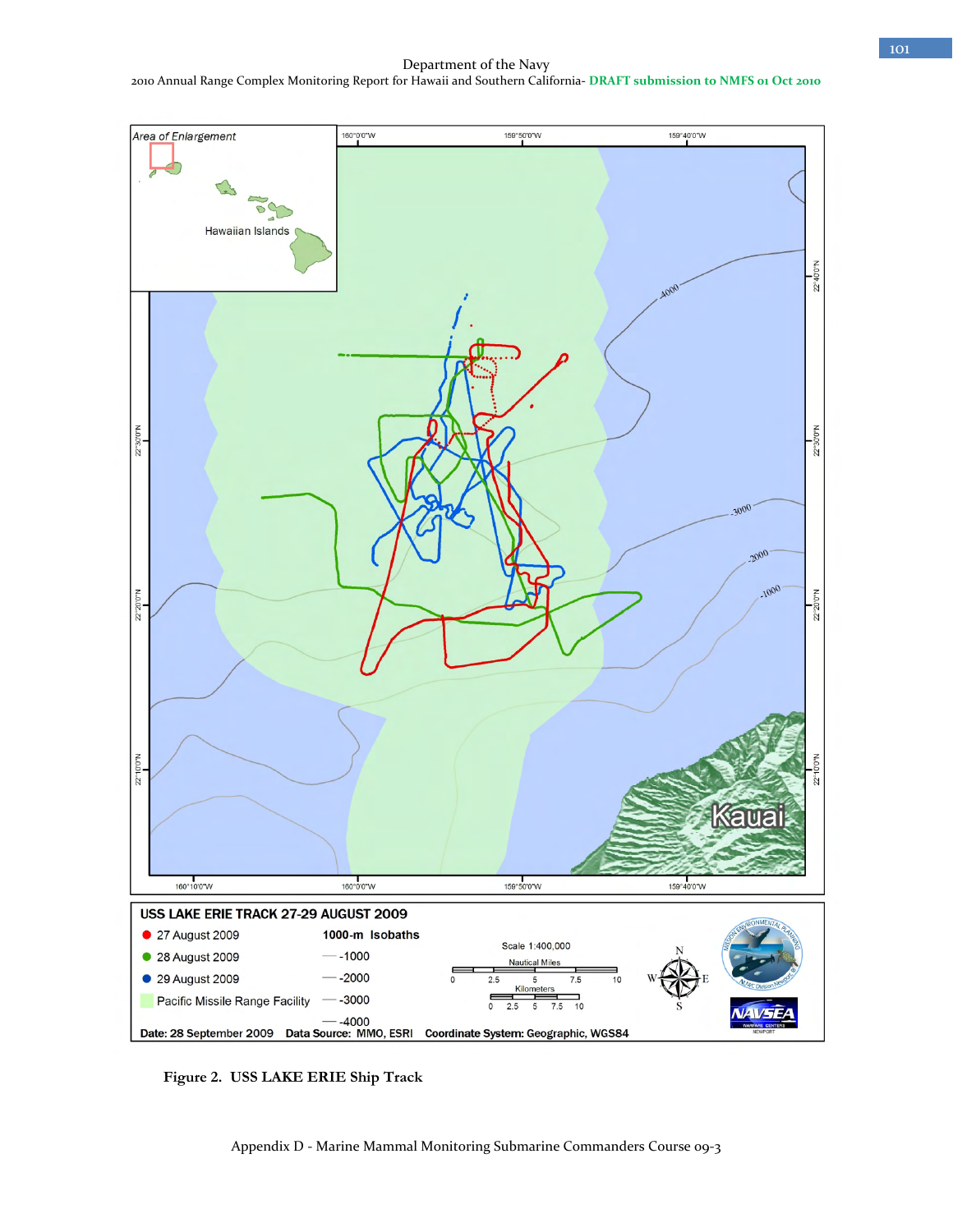# **4.2 Aerial Marine Mammal Monitoring**

Sightings and focal follow information will be reported by the contractor under a separate report.

### **SECTION 5: Conclusion**

#### **5.1 Marine Mammal Monitoring**

The goals of the SCC 09-3 monitoring effort are provided below, with a conclusion regarding each of the goals:

4. Coordinate transit to the PMRF to allow LAKE ERIE and the survey aircraft opportunity to test communications and to familiarize the ship to the survey aircraft transect profiles

The survey aircraft was scheduled to conduct pre-exercise surveys on the PMRF on the day prior to exercises commencement. LAKE ERIE was not on range during this period; therefore, no pre-exercise coordination occurred. VHF communication was coordinated during SCC 09-1 in February 2009, and the same procedures were expected. Pre-exercise coordination was unnecessary since VHF communications were established and verified each morning when the survey aircraft came on the range.

- 5. Collect data on marine mammals observed during operations
	- a. Are marine mammals and sea turtles exposed to MFAS?

No marine mammal or sea turtle sightings were obtained by LAKE ERIE MMOs during MFAS operations. Sea conditions and distance from prime marine mammal habitat severely limited the number of potential ship and aerial sightings during SCC 09-3 operations.

b. If so, at what levels?

No marine mammals or sea turtles were observed.

c. Did exposed marine mammals/sea turtles show a behavioral response?

No marine mammals or sea turtles were observed.

6. Achieve close coordination between the contracted aerial survey team, Navy aircraft on the range, range control, and the MMO team aboard LAKE ERIE to facilitate maximizing survey time and project safety

Communication between the survey aircraft, MMOs, range control, and other aircraft was successful, maintaining safety of all participants.